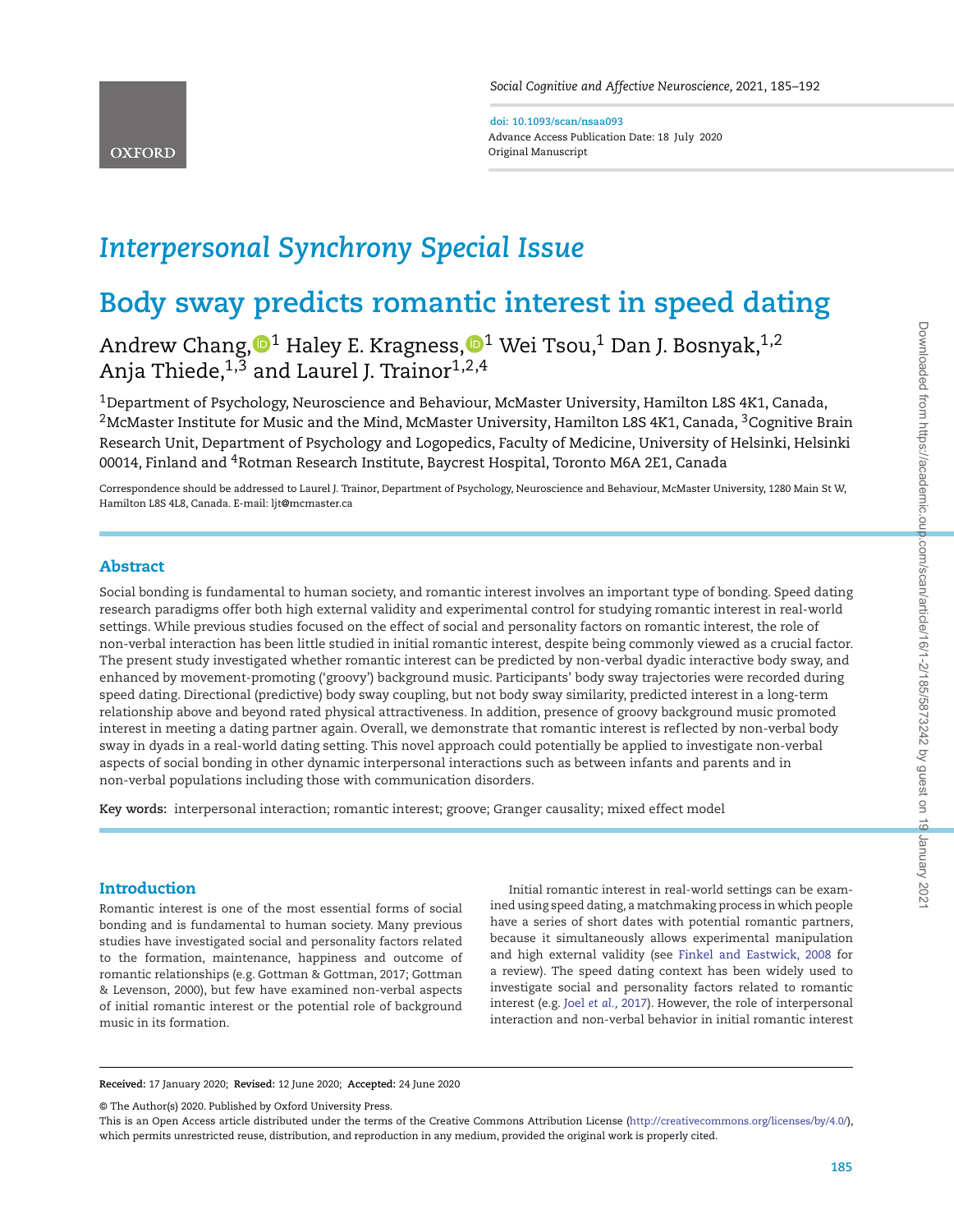has rarely been studied scientifically, despite being viewed as a crucial factor by the general public (e.g. [Reiman, 2012\)](#page-7-0). Here, we measure how the interactive body sways of dyad members engaged in speed dating relate to romantic interest.

Body sway is a non-verbal behavioral index reflecting realtime interpersonal interactions across many settings. People rarely sit or stand perfectly still, but rather engage in subtle sway of their torso and head back and forth as a unit, typically without awareness. When people coordinate joint actions, have a conversation, have a psychotherapy session or play music in [an ensemble, their body sways tend to be coupled \(e.g.](#page-6-2) Goebl and Palmer, 2009; [Shockley](#page-7-1) *et al.,* 2009; Ramseyer and Tschacher, 2011; [Pezzulo](#page-6-4) *et al.,* [2019\). Although hand gestures and other](#page-6-3) types of movement can play a role in interpersonal interactions, body sway is a global measurement of an individual's actions that continues over time; furthermore, it is less affected by taskspecific movement requirements than, for example, hand or arm gestures [\(Shockley](#page-7-1) *et al.,* 2009).

For each speed date, we examined the coupling relationships between the two time series representing the body sways of each partner across the 4 min of the date. We examined both directional and similarity couplings between their body sways. Directional coupling was indexed by Granger causality (GC). It determines to what extent the movements of one partner at each point in time can be predicted, or even influenced, by how the other partner just moved. It is calculated after controlling for predictions within each time series, that is, how well a person's movements can be predicted from their own past movements. It is a directional measure in that the coupling strength (i.e. predictive power) of each partner on the other can be separately calculated, and it is possible that one partner's body sway can better predict the body sway of the other compared to vice versa. Such directional coupling dynamics have been shown to relate to social outcomes. For example, GC analyses of body sway among musicians have shown that body sway couplings ref lect leader–follower relationships (leaders predict followers more than vice versa), the quality of joint performances (higher-rated performances have higher coupling strength) and aesthetic emotional expression (expressive performances have higher coupling strength than non-expressive performances) [\(Chang](#page-6-5) *et al.,* 2017, [2019\)](#page-6-6).

At the same time, a parallel body of work has shown that interpersonally synchronized or similar movements, which can be indexed by cross-correlational (CC) coupling, are associated [with interpersonal affiliation and cooperation \(e.g.](#page-6-7) Hove and Risen, 2009; [Wiltermuth and Heath, 2009;](#page-7-2) Tarr *[et al.,](#page-7-3)* 2015; Trainor and Cirelli, 2015; [Cirelli, 2018\). It is important to distinguish these](#page-7-4) two measures of coordination as they relate to interpersonal movement. CC quantifies the similarity between two time series, and GC quantifies the directional predictive power of each time series on the other. Thus, two people swaying precisely in time together would have a high CC value but low GC values, because one partner's past movements cannot help predict the other partner's current movements over and above prediction by that person's own past movements if they are the same as those of their partner. On the other hand, even if two people sway very differently and therefore have a low CC value, they can still have a high GC value in one or both directions, as long as there is a robust predictive relationship between their body sways. Here, we investigated whether directional (GC) and/or similarity (CC) interpersonal body sway coupling during speed dating reflect romantic interest.

Dating environments typically include background music; however, the effect of music on romantic interest has rarely been studied. Indeed, many settings where people experience romantic interactions, such as restaurants, bars, parties and dances, have music. Music is known to drive both intentional movements and those occurring outside of awareness, especially in the context of styles common in soul, funk and jazz that are known to be high in 'groove.' Groove is defined as the extent to which the music makes one want to move (Janata *et al.,* [2012\). Empirical studies have shown that high groove music](#page-6-9) promotes entrainment of body sway to the beat of the music (e.g. Ross *[et al.,](#page-7-5)* 2016). Therefore, we further hypothesized that groove might promote romantic interest by enhancing interpersonal body sway coupling.

To investigate these hypotheses, we set up a real speed dating event. After each 4 min date, participants recorded their romantic interest in their partner (interest in meeting again, interest in pursuing a short- and a long-term relationship) and their partner's attractiveness. Body sway during each date was recorded while high- or low-groove music was played in the background. At the end of the event, contact information was given to those who matched.

### **Methods**

#### **Participants**

Fifty-five participants attended one of two speed dating sessions. Fourteen men (age  $27.9 \pm 2.3$ , range 25-32 years) and 14 women (age  $29.6 \pm 4.3$ , range 25-36 years) attended the first session (one woman's data were excluded from analyses due to missing responses). Thirteen men (age  $28.8 \pm 2.8$ , range 25–34 years) and 14 women (age  $27.1 \pm 2.3$ , range 25–32 years) participated in the second session. The recruitment criteria included: aged 25–35 years, single, interested in a relationship with the opposite gender and fluent in English. Participants were recruited within the city of Hamilton, Ontario and surrounding areas. No financial compensation was offered to ensure that the recruited participants found the prospect of dating highly motivating in itself, but the cost of transportation was reimbursed. Participants were blind to the hypotheses of the study, and signed informed consent was obtained from each participant in accordance with the Declaration of Helsinki (1991). The McMaster University Research Ethics Board approved all procedures.

#### **Stimuli**

For each date of each session, a different music excerpt was selected as background music. Each excerpt was edited to be 4 min long by truncating the excerpt or looping back to the beginning. Excerpts were presented over a high-quality Meyer Sound 6 channel PA system (Left/Right Main Speakers, Meyer UPJ, Left/Right Front Fill, Meyer UP4, Left/Right Subwoofer, Meyer 500- HP) with intensity around 56 to 64  $dB(A)$ , over a noise floor of 10 dB(C) equalized by ReplayGain algorithm in Audacity (2.1.1).

Fifteen excerpts were selected for the experiment out of 43 possible songs. The initial 43 songs were selected in part from the list reported in [Janata](#page-6-9) *et al.* (2012). However, because these songs had highly correlated groove, enjoyment and familiarity ratings, and our goal was to obtain representation from high- and lowgroove songs while maintaining approximately similar levels of familiarity and enjoyment, we selected a number of additional songs to be rated. Nineteen raters (aged  $20.6 \pm 2.3$  years, 3 men and 16 women) were recruited to rate the songs. These participants, who did not participate in the speed dating experiment, were students at McMaster University and were blind to the purpose of this study. Using ten-point Likert item, they rated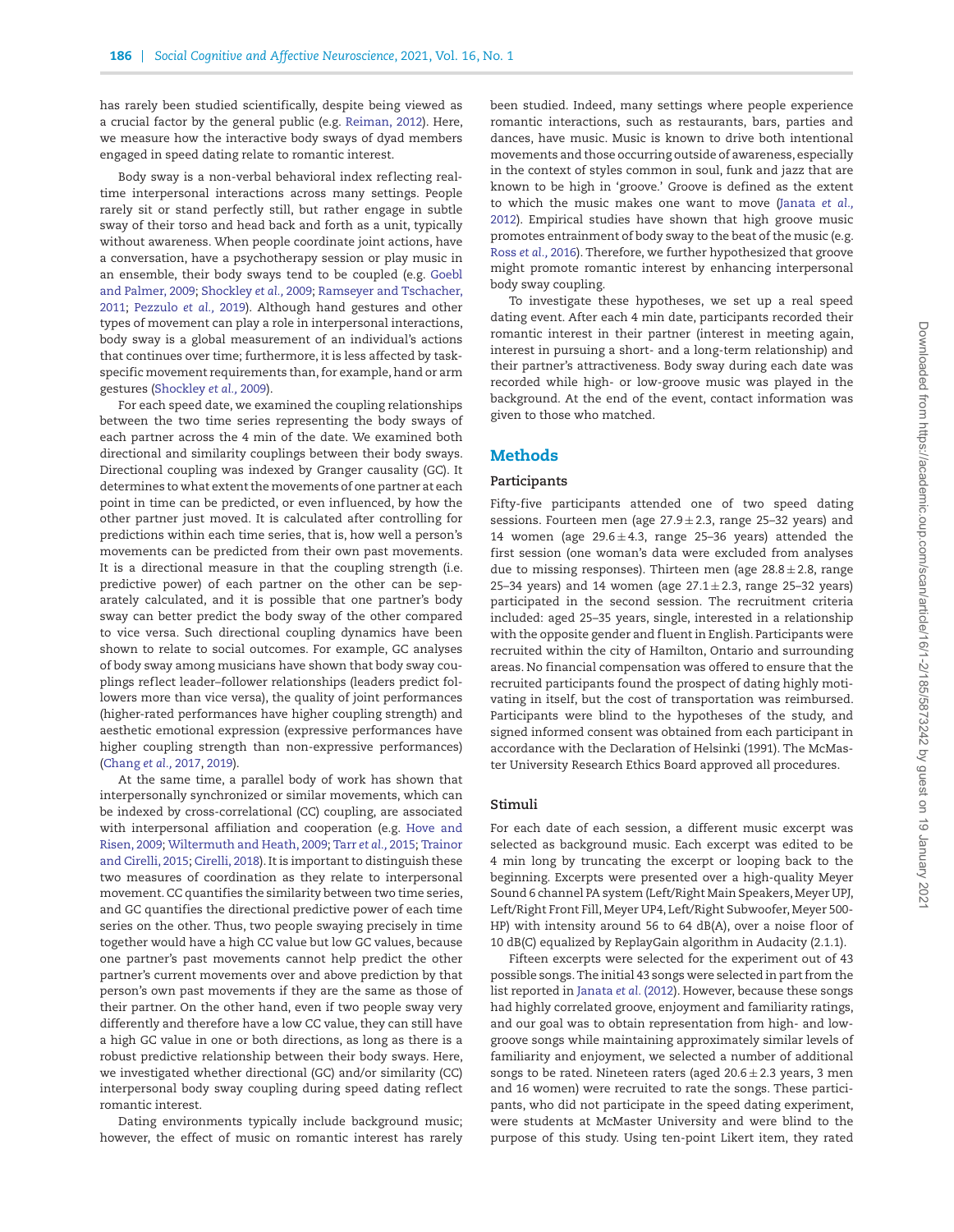groove ('how much the music makes you want to move'; Janata *et al.,* [2012\), familiarity, and enjoyment levels for a 1-min clip of](#page-6-9) each of the 43 excerpts. Higher ratings indicated higher groove, familiarity or enjoyment, respectively. The ratings of the 19 raters were moderately consistent with each other (Pearson's *r*: 0.425 ± 0.066, range 0.259–0.508), but one additional rater's ratings were excluded due to high inconsistency with the others (Pearson's *r* = 0.000).

Among the selected 15 excerpts [\(Table S1\)](https://academic.oup.com/scan/article-lookup/doi/10.1093/scan/nsaa093#supplementary-data), 8 were classified as high-groove (range 6.16–8.11) and 7 as low-groove (range 3.63–5.68) excerpts. A two-sample *t*-test confirmed that the groove ratings between these two sets were statistically different (*t*(13) = 6.72, *P <* 0.001, Cohen's *d* = 3.73). In contrast, neither enjoyment (*t*(13) = 0.06, *P* = 0.951, Cohen's *d* = 0.03) nor familiarity (*t*(13) = −0.97, *P* = 0.351, Cohen's *d* = −0.54) ratings were significantly different between the two levels of groove.

#### **Procedure and apparatus**

The data were collected in the McMaster Large Interactive Virtual Environment laboratory (LIVELab; [LIVELab.mcmaster.ca\)](LIVELab.mcmaster.ca). Fifteen round tables were placed in the LIVELab in three rows. Two chairs were placed face to face at each table, ∼1 m apart. Tables were separated by at least 3 m.

Two speed dating sessions were hosted across two evenings, and each participant was allowed to participate in one session only. Face-to-face contact between potential dates prior to the speed dating was minimized by asking men and women to arrive at separate entrances to the lab. Each date was 4 min long, and the participants were instructed to have conversations and interactions only with the dating partner seated at the same table. Immediately following each date, each participant privately completed a short questionnaire (see below) about his/her dating partner on a clipboard. After completing the questionnaire, the men moved to the next table for the next date. Because of 1 to 2 no-show participants per session, when a participant had no dating partner at a table, he/she rested for the duration of that date. There were 15 dates (including rest) per session. Every participant experienced one date with each member of the opposite gender in the same session. The entire session took ∼2 h. The experimenter explained the procedure and the questionnaire prior to the speed dating, indicated when each date started and ended, as well as when participants should fill out their questionnaires.

A 4 min music excerpt was played during each date. The excerpts alternated between high- and low-groove, and the order was the same for both sessions [\(Table S1\)](https://academic.oup.com/scan/article-lookup/doi/10.1093/scan/nsaa093#supplementary-data). The loudness level (see Stimuli section for details) did not interfere with the conversations between dating partners but the music was still audible. Participants were not instructed to pay attention to or to respond to the background music. The presence of background music simulates typical real-world dating environments, such as cafés and restaurants.

An optical motion capture system (24 Oqus 500+ cameras, and 2 Oqus 700+ cameras; Qualisys) recorded participants' head movements at 104 Hz. Two retroref lective markers (10 mm) were placed on a rigid headband worn by the participants, forming a stable base for the markers. Markers on the headband were placed on the central left and right of the head. One additional marker was placed in the middle of each table as a reference.

#### **Questionnaire**

The questionnaire for each date included (i) MeetingAgain: 'Would you like to see this person again for a second date?'

(yes/no options), (ii) 'How interested would you be in seeing this person again for a second date?', (iii) short-term relationship: 'How interested would you be in this person as a short-term partner for a brief affair or a one-night stand?' (iv) long-term relationship: 'How interested would you be in this person as a long-term partner for a committed, exclusive relationship?' and (v) attractiveness: 'Physically, how attractive do you think this person is?'. The answers to questions 2–5 used nine-point Likert item, with higher values indicating greater interest or attractiveness. If both participants in the same date answered 'yes' to question 1, the experimenters exchanged their contact information within 24 h of completing the experiment.

Note that question 2 was the nine-point Likert item version of question 1, and the goal was to obtain a more fine-grained response than in question 1. However, 30 out of 54 participants had inconsistent responses across these two questions (i.e., same or higher response on question 2 for partners they rated in question 1 as 'No, would not want to see this person for a second date' than for partners rated as 'Yes, would like to see this person for a second date'). Given that the only difference between questions 1 and 2 was the number of available response points, we suspected that this discrepancy was simply because participants were inconsistent in using the scales across the experiment. Because participants' responses to question 1 had real-life implications—participants were aware that their responses to question 1 would be used to determine whether they 'matched' with mutually interested date partners—participants likely treated question 1 with more importance and it had greater ecological validity than question 2. Therefore, we used question 1 in the primary analyses, but also reported the results of question 2 in [Table S5,](https://academic.oup.com/scan/article-lookup/doi/10.1093/scan/nsaa093#supplementary-data) Supplementary Materials.

#### **Motion capture data preprocessing**

[The preprocessing steps followed our previous studies \(Chang](#page-6-5) *et al.,* 2017, [2019\)](#page-6-6). Motion capture data were exported from Qualisys Track Manager (2.16) to MATLAB 2015b for analyses. For each date, the 4 min recorded motion trajectories of the two markers on each participant's head were gap-filled (spline interpolation). On average, gaps were only 0.18 s long in each 4-min recorded trajectory; only one trajectory had a gap longer than 1 s and this trajectory was excluded from further analysis. The recordings were further down-sampled to 8 Hz (GC prefers a low model order for capturing a given physical time length; [Barnett and Seth, 2014\)](#page-6-10), each participant's two markers were spatially averaged and projected to the anterior-posterior body orientation (referencing to the marker on the table and collapsing altitude), and then z-normalized (to exclude individual differences in movement magnitude) to produce one body sway time series for each participant on each date. We focused on the anterior-posterior body sway orientation, because our previous studies suggested it ref lects interpersonal coordination [\(Chang](#page-6-5) *et al.,* 2017, [2019\)](#page-6-6).

The multivariate GC toolbox [\(Barnett and Seth, 2014\)](#page-6-10) was used to estimate the predictive magnitude of a participant's body sway on his/her partner's body sway using GC. GC is a statistical estimation, based on vector autoregressive models, of the magnitude of how much one time series is predicted by the history of another time series, taking into account how much it is predicted by its own previous history, in the form of a log-likelihood ratio. The larger the value of GC, the better the prediction and the more information is said to be flowing from one time series to another. First, the toolbox confirmed that each time series passed the stationary assumption for GC analysis, with the spectral radius *<* 1. Second, an optimal model order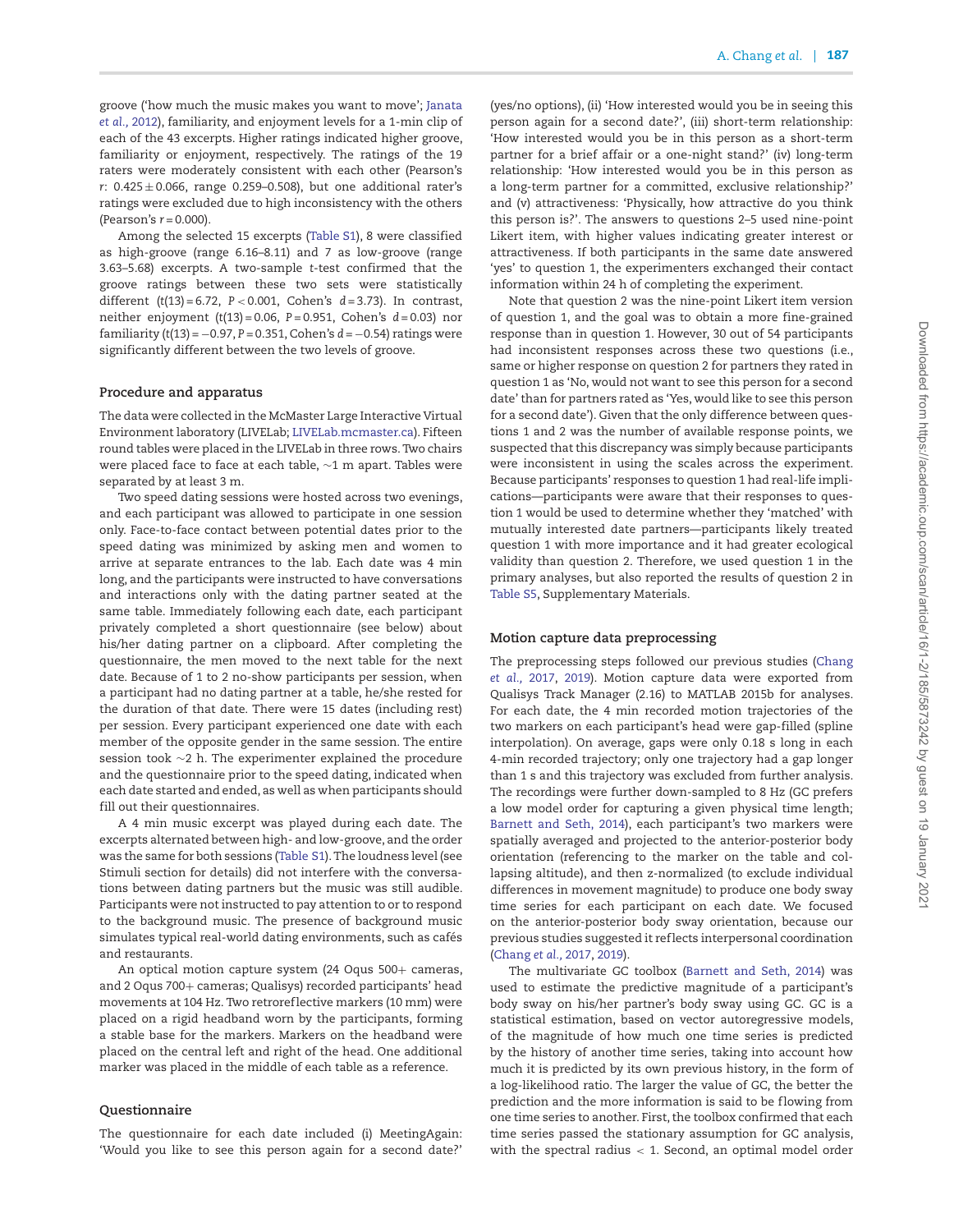(the number of preceding samples included) was estimated by the Akaike information criterion for each date. The optimal model order is a balance between maximizing goodness of fit and minimizing the number of coefficients (length of the time series) being estimated. Finally, in order to compare GC across dates, we fixed the model order at 18 (2.25 s) for all dates, which represented the 95th percentile of the largest optimal model orders across all dates of both sessions. Note that GC is a bidirectional measure, thus the GC body sway coupling of one participant toward his/her partner was not necessarily equal to the coupling in the opposite direction.

To investigate the degree of similarity between partners' body sways, the cross-correlation was calculated. Cross-correlation quantifies similarity between two time series as a function of a shifting time step between the time series. To empirically compare GC and cross-correlation, we performed cross-correlation analyses on the same preprocessed data to which we had applied GC. For each date, we picked the maximum cross-correlation coefficient (CC) as the index of maximum similarity between partners' body sways, with lags limited to the GC model order (18 samples), that is, limited to lags between zero and preceding one's partner's body sway by 2.25 s. Therefore, the CC body sway coupling of one participant toward his/her partner was not necessarily identical to the counterpart (unless the maximum correlation occurred at lag-0 for both partners).

These two measures provide critically different insights. First, similarity is not the same as predictability. For example, if two time series were identical sinusoidal oscillators, their CC coupling would be perfect, but there would be no predictive coupling by GC, as the second time series cannot add any predictive information that is not already contained in the first time series. Second, CC does not imply directionality, just correlation, whereas GC quantifies directional predictive coupling strengths, such that it is possible for one time series to predict a second time series but at the same time that the reverse is not true (see [Dean and Dunsmuir, 2016,](#page-6-11) for more details).

#### **Statistical analyses**

We used linear mixed-effect models (LMEMs) to investigate how body sway indexes (GC and CC) predict different kinds of romantic interest, while accounting for participants' individual differences. LMEM is an extension of a linear regression model. Our models assessed the predictors of interest (i.e. fixed effects), while considering variances across participants and dyads (i.e. random effects). Attractiveness was included in each model as a control variable.

Model fitting was implemented using the 'lme4' package (1.1–21) [\(Bates](#page-6-12) *et al.,* 2015) in R (3.6.1) [\(R Core Team, 2019\)](#page-6-13). The lmer() function was used when the predicted variable was continuous (interest in short-term relationship or long-term relationship), and the standardized *β* coefficients were reported as the estimates. The glmer() function was used to perform a logistic generalized LMEM when the predicted variable was binary (MeetingAgain), and the odds ratios were reported as the estimates. The maximum number of iterations was set at 100 000, and the derivative calculation was turned off to facilitate faster processing speed. The significance of the fixed effects was determined with type-II Wald tests using the Anova() function in the 'car' package (3.0–3) [\(Fox and Weisberg, 2019\)](#page-6-14) in R. The odds ratios and standardized *β* coefficients were calculated by [plot\\_model\(\) function in the 'sjPlot' package \(2.6.3\) \(Lüdecke,](#page-6-15) 2019). If a participant failed to respond to a question for a dating partner, all the other responses for the same dating partner were excluded from analyses for that date. One participant's data were excluded because she left all MeetingAgain responses blank. In total, for each LMEM, there were 54 clusters (usable participants) and 719 observations.

We did not include the interaction term between gender and GC or CC in the LMEMs, because we did not have any specific predictions about how gender would interact with body sway, and adding this factor and its interactions with GC and CC into the model would greatly increase the number of parameters that would need to be estimated and thus decrease the precision of the model. Nevertheless, gender is known to have important effects on romantic interest (e.g. [Fletcher](#page-6-16) *et al.,* 2014), so we used separate LMEMs for each gender in *post-hoc* analyses (see Supplemental Material).

We treated our Likert data as an ordinal approximation of an interval variable and analyzed it with linear models. Previous studies suggest that it is appropriate of treat Likert data (especially with five or more points) as interval data because (i) empirical and simulation studies have demonstrated that linear and non-linear (ordinal, ranked) approaches of analyzing Likert data show highly similar results, (ii) linear tests are robust to the violation of statistical assumptions to a great degree and (iii) linear approaches have higher statistical power than non-linear [alternatives \(](#page-6-19)[Johnson and Creech, 1983](#page-6-17)[;](#page-6-19) Liu *et al*[., 2017;](#page-6-18) Norman, 2010; [Sullivan & Artino, 2013;](#page-7-6) [Zumbo and Zimmerman, 1993\)](#page-7-7).

Every statistical test was performed two-tailed. We set  $\alpha$  = 0.05, and Bonferroni-adjustment of  $\alpha$  = 0.05/3 ≅ 0.017 was used for each family of three tests (MeetingAgain, short-term relationship and long-term relationship) as a conservative control for type I error. The effect size (semipartial *R*2) of each variable of lmer() was calculated by Kenward Roger approach with function r2beta() of the 'r2glmm' package (0.1.2) in R (Jaeger, Edwards, Das, & Sen, 2017).

#### **Results**

The datasets analyzed during the current study are available in the Open Science Framework repository, [https://osf.io/9fr2a/.](https://osf.io/9fr2a/) The raw time series can be provided on a reasonable request and agreement.

#### **Directional body sway coupling predicts interest in a long-term relationship**

First, we used both GC (directional coupling) and CC (similarity coupling) body sway indexes along with attractiveness (control variable), without interactions, to predict interest in MeetingAgain (yes/no) [\(Table 1\)](#page-4-0). Given the nested nature of the current experiment, participants (intercept and slope) and dyads (intercept) were included as random effects. The logistic generalized LMEM showed a strong effect of attractiveness, such that participants were more interested in having a second date with dating partners who were perceived to be more physically attractive. There was a trend for GC to positively predict MeetingAgain, but it did not reach the significance threshold (0.05/3). There was no effect of CC on MeetingAgain.

Second, we used LMEM with the same fixed and random effects without interactions to predict interest in a short-term relationship [\(Table 1\)](#page-4-0). The LMEM again showed a strong effect of attractiveness, such that participants were more interested in having a short-term relationship with dating partners who they perceived to be more physically attractive. There was no significant effect of GC or CC on short-term relationship.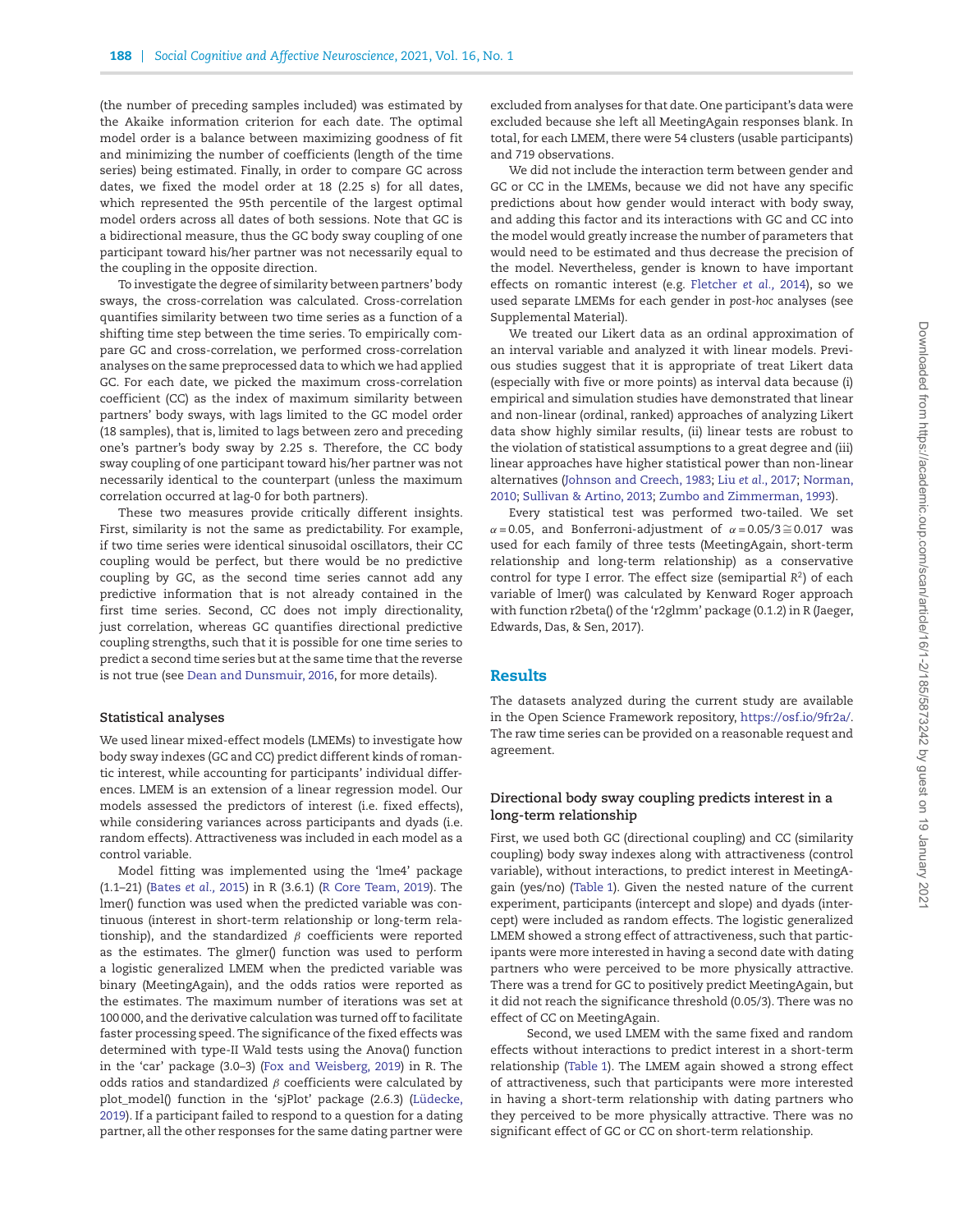<span id="page-4-0"></span>

|  |  | Table 1. Predicting romantic interests with attractiveness and body sway coupling indexes (GC and CC) |  |  |  |  |  |  |  |  |
|--|--|-------------------------------------------------------------------------------------------------------|--|--|--|--|--|--|--|--|
|--|--|-------------------------------------------------------------------------------------------------------|--|--|--|--|--|--|--|--|

| Variable                                 | Odds<br>ratio/standardized<br>$\beta$ coefficient | <b>SE</b> | $\chi^{2}(1)$ | P-value | semipartial $R^2$    |
|------------------------------------------|---------------------------------------------------|-----------|---------------|---------|----------------------|
| MeetingAgain (logistic generalized LMEM) |                                                   |           |               |         |                      |
| Attractiveness                           | 6.66                                              | 0.65      | 104.96        | < 0.001 | not applicable (N/A) |
| GC (directional)                         | 0.68                                              | 0.29      | 5.38          | 0.020   | N/A                  |
| CC (similarity)                          | $-0.34$                                           | 0.31      | 1.17          | 0.280   | N/A                  |
| Short-term relationship (LMEM)           |                                                   |           |               |         |                      |
| Attractiveness                           | 0.45                                              | 0.04      | 124.63        | < 0.001 | 0.69                 |
| GC (directional)                         | 0.02                                              | 0.02      | 1.42          | 0.234   | 0.03                 |
| CC (similarity)                          | 0.01                                              | 0.02      | 0.63          | 0.429   | 0.01                 |
| Long-term relationship (LMEM)            |                                                   |           |               |         |                      |
| <b>Attractiveness</b>                    | 0.63                                              | 0.04      | 238.54        | < 0.001 | 0.81                 |
| GC (directional)                         | 0.06                                              | 0.02      | 6.43          | 0.011   | 0.12                 |
| CC (similarity)                          | $-0.04$                                           | 0.02      | 3.22          | 0.073   | 0.06                 |

Note: The odds ratios are reported for the variables in the logistic generalized LMEM (MeetingAgain), and the standardized *β* coefficients are reported for the variables in the LMEMs (short-term and Long-term relationships). The Bonferroni-controlled statistical significance threshold is 0.05/3≅0.017. The semipartial *R*<sup>2</sup>s are only available to the variables in LMEMs.



<span id="page-4-1"></span>**Fig. 1**. The effects of participants' gender and high-/low-groove level of background music on romantic interest. Each grey dot represents one participant's data, and each grey line connects the same participant's data under different conditions. The red and yellow dots represent the group mean under high-groove or low-groove condition, respectively. Error bars represent the mean ± one standard error. ∗*P <* 0.05/3; ∗∗∗*P <* 0.001.

Finally, the same LMEM as above was used to predict interest in a long-term relationship [\(Table 1\)](#page-4-0). Once again, the LMEM demonstrated that participants were more interested in having a long-term relationship with dating partners who were perceived to be more physically attractive. After accounting for attractiveness, the GC of body sway was associated with interest in a long-term relationship with medium effect size, such that a participant's interest in a long-term relationship was higher if their body sway directionally predicted their partner's body sway. However, the effect of CC on interest in a long-term relationship did not reach the significance threshold (0.05/3).

*Post-hoc* analyses using separate LMEMs for each gender are reported in Supplemental Material and [Table S2-S4\)](https://academic.oup.com/scan/article-lookup/doi/10.1093/scan/nsaa093#supplementary-data), but none of the effects reached the corrected statistical threshold (0.05/6).

#### **Effects of groove and gender on romantic interest**

For each measure of romantic interest (MeetingAgain, shortterm relationship, long-term relationship), we took each participant's average romantic interest ratings and conducted a two-way mixed-effect ANOVA with between-subject factor gender and within-subject factor groove [\(Figure 1\)](#page-4-1), with corrected statistical thresholds (0.05/3). Participants had higher interest in MeetingAgain when the background music of their date was high-groove than low-groove (*F*(1,52) = 6.37, *P* = 0.015,  $\eta^2$  = 0.11), and men were more interested in general in meeting their dating partner again than women (*F*(1,52) = 15.76, *P <* 0.001, *η<sup>2</sup>* = 0.23). No significant interaction effect was observed (*F*(1,52) = 1.96, *P* = 0.168, *η<sup>2</sup>* = 0.04). Men were more interested than women in pursuing short-term relationships with their dating partner,  $(F(1,52) = 14.79, P < 0.001, \eta^2 = 0.22)$ ,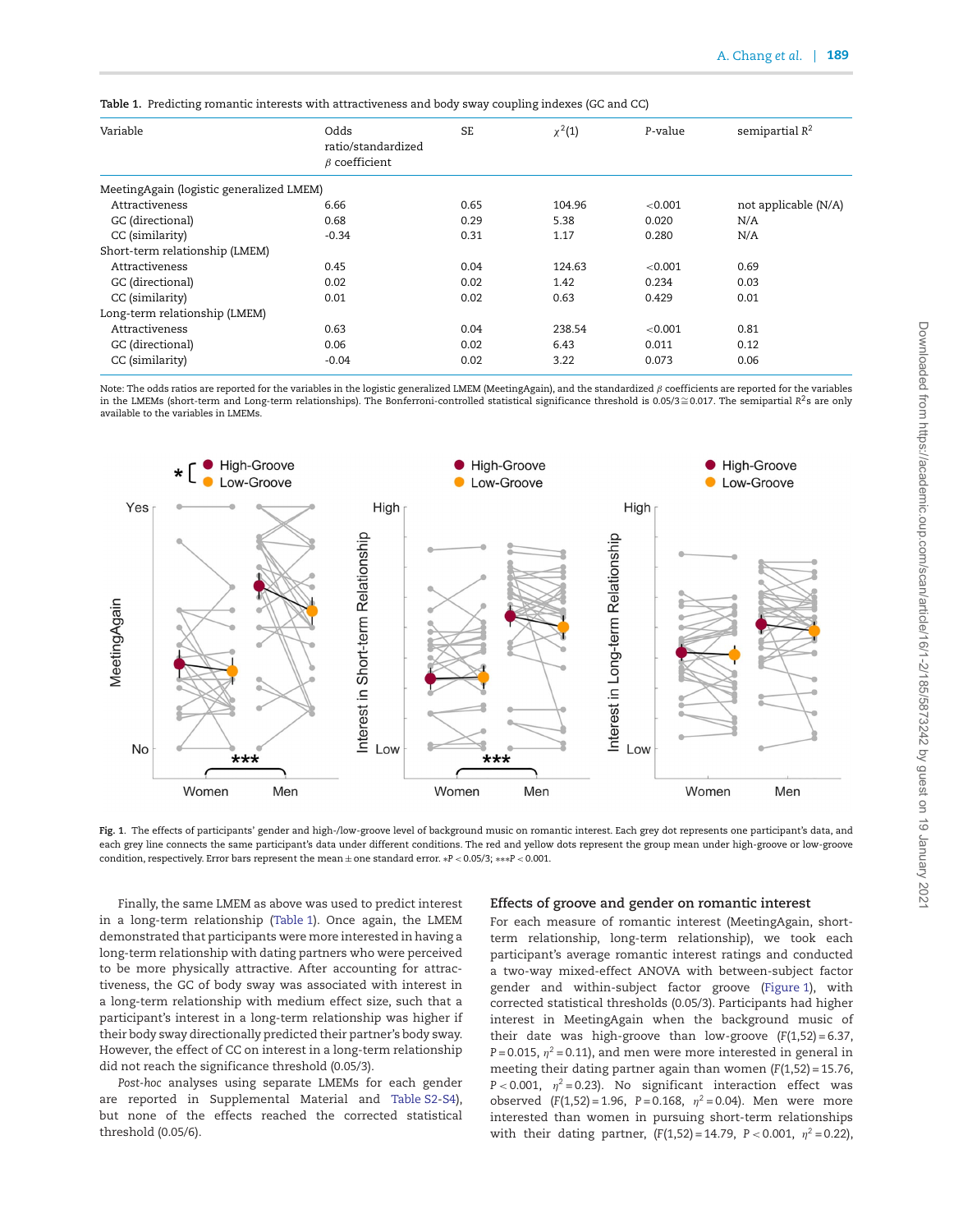| Variable            | Standardized $\beta$ coefficient | <b>SE</b> | $\chi^{2}(1)$ | P-value |
|---------------------|----------------------------------|-----------|---------------|---------|
| GC                  |                                  |           |               |         |
| Gender (male)       | $-0.03$                          | 0.07      | 0.42          | 0.519   |
| Groove (low-groove) | 0.01                             | 0.05      | 0.00          | 0.950   |
| Interaction         | $-0.03$                          | 0.06      | 0.19          | 0.659   |
| CC.                 |                                  |           |               |         |
| Gender (male)       | $-0.01$                          | 0.07      | 0.02          | 0.895   |
| Groove (low-groove) | $-0.02$                          | 0.06      | 0.21          | 0.646   |
| Interaction         | 0.00                             | 0.06      | 0.00          | 0.989   |

<span id="page-5-0"></span>**Table 2.** Predicting body sway coupling index (GC or CC) with gender and high-/low-groove level of background music

Note: The semipartial  $R^2$  is not reported here due to convergence failure, which might be the results of near zero effects.

but there was no significant effect of groove (*F*(1,52) = 1.20, *P* = 0.279, *η<sup>2</sup>* = 0.02) or interaction effect (*F*(1,52) = 2.11, *P* = 0.152,  $\eta^2$  = 0.04). For interest in a long-term relationship, there were no significant effects of gender  $(F(1,52) = 4.99, P = 0.030, \eta^2 = 0.09)$ , groove  $(F(1,52) = 1.47, P = 0.231, \eta^2 = 0.03)$ , or interaction effect  $(F(1,52) = 0.35, P = 0.559, \eta^2 = 0.01)$ . In general, we replicated previous findings that men generally are more interested in a wider range of partners than women, and that physical attractiveness affects short-term more than long-term romantic interest (e.g. [Fletcher](#page-6-16) *et al.,* 2014).

## **No evidence that groovy music enhances body sway coupling**

In separate analyses, we observed that both body sway GC coupling and groovy music were significantly associated with romantic interest. One possible explanation is that groovy music potentially encouraged more movement in the participants, creating more opportunities for body sway coupling, leading to more romantic interest. We used LMEMs to analyze the fixed effects of groove, gender and their interaction on body sway coupling, with participants (intercept and slope) and dyads (intercept) as random effects. However, we found no evidence that groovy music or gender associates with body sway coupling [\(Table 2\)](#page-5-0).

## **Discussion**

We used speed dating as a research paradigm to investigate the effects of body sway and groovy music on different aspects of romantic interest. This study was primarily concerned with the novel questions of whether body sway coupling predicts initial interest in romantic relationships and, if so, whether the nature of that movement is based on directional coupling (GC) or similarity coupling (CC). We found that directional body sway coupling predicted interest in long-term, but not shortterm relationships. Specifically, participants had higher interest in a long-term relationship if their body sway dynamics better predicted their partner's body sway, even when controlling for perceived physical attractiveness. In addition, the type of background music inf luenced participants' choices. Specifically, participants were more interested in meeting their dating partners again when the background music was high-groove than when it was low-groove.

Our study established a novel behavioral index of long-term romantic interest. Interestingly, directional body sway coupling predicts interest in long-term but not short-term relationships. This is consistent with previous literature showing interest in short-term relationships is primarily associated with attractiveness, while interest in long-term relationships is associated

with similar and socially appealing personality characteristics, like intelligence, honesty, and warmth (e.g. [Regan](#page-7-8) *et al.,* 2000).We propose that directional body sway coupling ref lects the quality of inter-partner communication, which reveals the degree of compatible personality characteristics. This is consistent with our music ensemble studies, in which directional body sway coupling ref lected directional interpersonal communication and predicted the quality of ensemble musical performances [\(Chang](#page-6-5) *et al.,* 2017, [2019\)](#page-6-6).

We did not find that similarity of body sway coupling predicted any type of romantic interest. If anything, there was a trend for a negative effect in that the participants had less longterm romantic interest if their body sway was more similar to that of their partner. While this appears at odds with previous studies demonstrating that manipulated interpersonally synchronized movement promotes interpersonal affiliation (e.g. [Hove and Risen, 2009;](#page-6-7) [Wiltermuth and Heath, 2009\)](#page-7-2), a major difference is that the current study did not directly manipulate movement synchrony. Synchronized movements might promote romantic interest, but only if the movements are externally manipulated, as through, for example, explicit instructions, behavior of a confederate or in response to the beat of music. Another possibility is that synchrony has different effects on romantic interest and interpersonal affiliation. Note, of course, that these *post-hoc* speculations are based on null statistical differences and further investigations are needed.

Numerous social psychology studies show that music preferences are often associated with attraction, closeness and relationship satisfaction (e.g. Boer *[et al.,](#page-6-20)* 2011; [Rentfrow, 2012;](#page-7-9) [Ferguson](#page-6-21) *et al.,* 2016), but how background music directly influences people's romantic interest during face-to-face interactions is largely unexplored. Our findings show that groovy background music promotes romantic interest during speed dating, warranting future investigations on this topic. However, we found no evidence that this was related to enhanced body sway coupling during high-groove dates, which was not consistent with our hypothesis. Previous findings show that groovy music promotes movement entrainment to the music (e.g. [Janata](#page-6-9) *et al.,* 2012; Ross *[et al.,](#page-7-5)* 2016), and thus might be expected to result in increased similarity of body movement between partners. This effect might be attenuated, however, if participants are actively engaged in another task like having a conversation, as in the present case. An alternative possible explanation for the relation between groovy music and romantic interest is that groove-enhanced arousal levels might be misattributed to romantic interest [\(Marin](#page-6-22) *et al.,* 2017; Bowling *et al.,* [2018\). Again, this possibility would need to be explored in](#page-6-23) future research.

A strength of the approach taken here is that it used an ecologically valid real speed dating situation to examine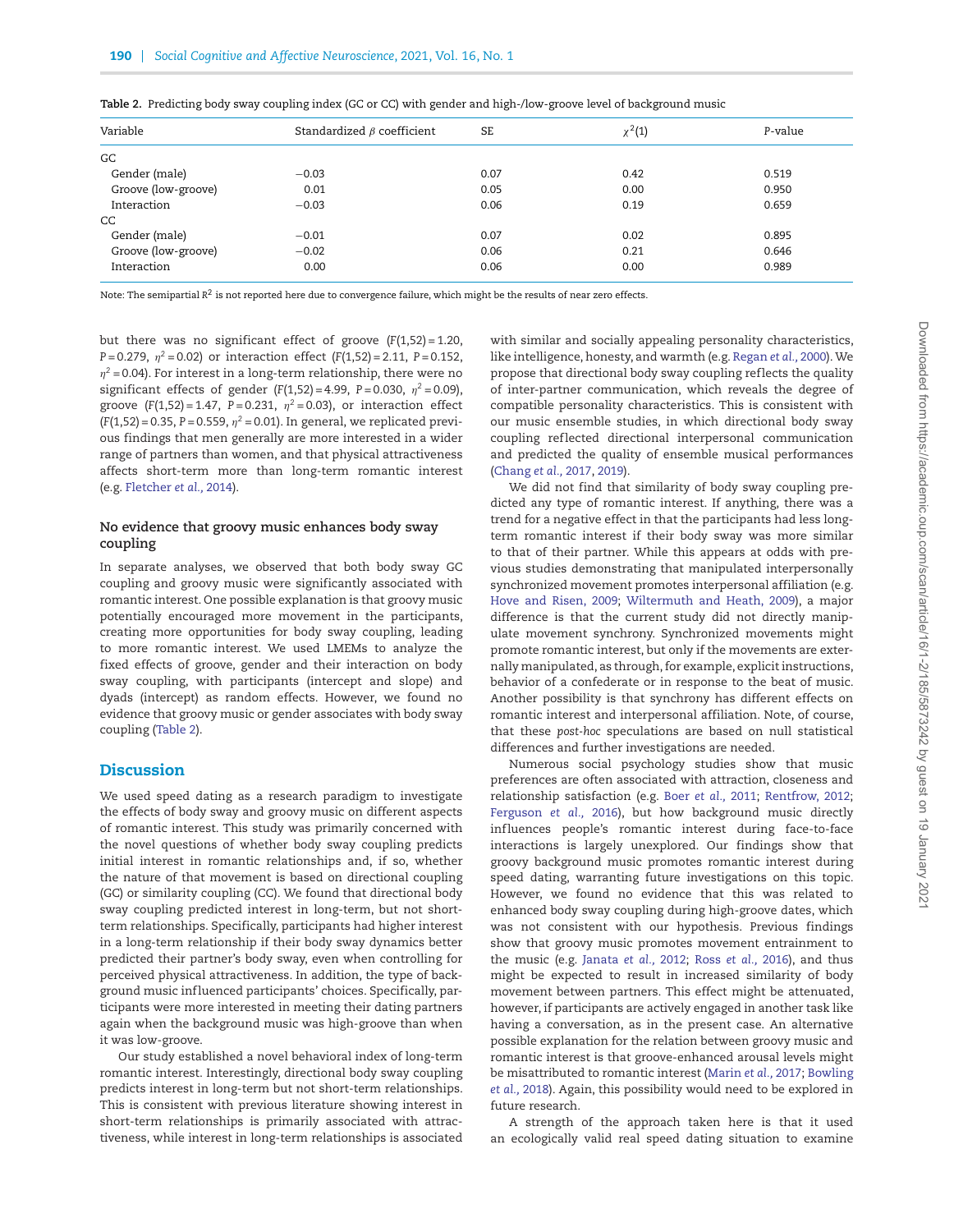non-verbal aspects of initial romantic interest and the potential role of background music in its formation. As a consequence, factors such as unique effects of particular dyads were difficult to control.We did include dyad as a random factor in our models, but we were not able to delve more deeply into possible differences between dyads. Nonetheless, we can conclude that romantic interest is associated with body sway directional predictive coupling (GC), and that groovy music can promote romantic interest. These findings provide novel perspectives and approaches to investigate social bonding in dynamic real-world settings.

# **Supplementary material**

[Supplementary Material](https://academic.oup.com/scan/article-lookup/doi/10.1093/scan/nsaa093#supplementary-data) is available at SCAN online.

# **Acknowledgments**

We thank our participants, the staff and student members of the LIVELab for their assistance.

## **Funding**

This study was supported by grants to LJT from the Social Sciences and Humanities Research Council of Canada Insight Grant (grant number 435-2016-1442), Natural Sciences and Engineering Research Council Discovery Grant (grant number RGPIN-2014-0470), Canadian Institutes of Health Research Project Grant (grant number MOP 153130) and the Canadian Institute for Advanced Research, as well as a Vanier Canada Graduate Scholarship to AC and an Ontario Trillium Scholarship to HEK.

# **Conflict of interest**

None declared.

### **References**

- <span id="page-6-10"></span>Barnett, L., Seth, A.K. (2014). The MVGC multivariate granger causality toolbox: a new approach to granger-causal inference. *Journal of Neuroscience Methods*, **223**, 50–68.
- <span id="page-6-12"></span>Bates, D., Maechler, M., Bolker, B., Walker, S. (2015). Fitting linear mixed-effects models using lme4. *Journal of Statistical Software*, **67**(1), 1–48. doi: [10.18637/jss.v067.i01.](https://doi.org/10.18637/jss.v067.i01)
- <span id="page-6-20"></span>Boer, D., Fischer, R., Strack, M., Bond, M.H., Lo, E., Lam, J. (2011). How shared preferences in music create bonds between people: values as the missing link. *Personality and Social Psychology Bulletin*, **37**, 1159–71.
- <span id="page-6-23"></span>Bowling, D.L., Fitch, W., Graf Ancochea, P., Hove, M. (2018). Pupillometry of groove: evidence for noradrenergic arousal in the link between music and movement. *Frontiers in Neuroscience*, **12**, 1039.
- <span id="page-6-5"></span>Chang, A., Livingstone, S.R., Bosnyak, D.J., Trainor, L.J. (2017). Body sway reflects leadership in joint music performance. *Proceedings of the National Academy of Sciences of the United States of America*, **114**(21), E4134–41.
- <span id="page-6-6"></span>Chang, A., Kragness, H.E., Livingstone, S.R., Bosnyak, D.J., Trainor, L.J. (2019). Body sway reflects joint emotional expression in music ensemble performance. *Scientific Reports*, **9**, 205.
- <span id="page-6-8"></span>Cirelli, L.K. (2018). How interpersonal synchrony facilitates early prosocial behavior. *Current Opinion in Psychology*, **20**, 35–9.
- <span id="page-6-11"></span>Dean, R.T., Dunsmuir, W.T. (2016). Dangers and uses of cross-correlation in analyzing time series in perception, performance, movement, and neuroscience: the importance of constructing transfer function autoregressive models. *Behavior Research Methods*, **48**(2), 783–802.
- <span id="page-6-21"></span>Ferguson, G.M., Boer, D., Fischer, R., Hanke, K., Ferreira, M.C., Gouveia, V.V., *et al.* (2016). "Get up, stand up, stand up for your rights!" the Jamaicanization of youth across 11 countries through reggae music? *Journal of Cross-Cultural Psychology*, **47**(4), 581–604.
- <span id="page-6-0"></span>Finkel, E.J., Eastwick, P.W. (2008). Speed-dating. *Current Directions in Psychological Science*, **17**(3), 193–7.
- <span id="page-6-16"></span>Fletcher, G.J., Kerr, P.S., Li, N.P., Valentine, K.A. (2014). Predicting romantic interest and decisions in the very early stages of mate selection: standards, accuracy, and sex differences. *Personality and Social Psychology Bulletin*, **40**(4), 540–50.
- <span id="page-6-14"></span>Fox, J., Weisberg, S. (2019). *An* {*R*} *Companion to Applied Regression*, 3rd edn. Thousand Oaks CA: Sage. [https://socialscience](https://socialsciences.mcmaster.ca/jfox/Books/Companion/) [s.mcmaster.ca/jfox/Books/Companion/](https://socialsciences.mcmaster.ca/jfox/Books/Companion/)
- <span id="page-6-2"></span>Goebl, W., Palmer, C. (2009). Synchronization of timing and motion among performing musicians. *Music Perception: An Interdisciplinary Journal*, **26**(5), 427–38.
- Gottman, J., Gottman, J. (2017). The natural principles of love. *Journal of Family Theory & Review*, 9, 7–26.
- Gottman, J. M., & Levenson, R. W. (2000). The timing of divorce: Predicting when a couple will divorce over a 14? year period. *Journal of Marriage and Family*, 62, 737–745.
- <span id="page-6-7"></span>Hove, M.J., Risen, J.L. (2009). It's all in the timing: interpersonal synchrony increases affiliation. *Social Cognition*, **27**(6), 949–60.
- Jaeger, B.C., Edwards, L.J., Das, K., Sen, P.K. (2017). An R<sup>2</sup> statistic for fixed effects in the generalized linear mixed model. *Journal of Applied Statistics*, **44**(6), 1086–105.
- <span id="page-6-9"></span>Janata, P., Tomic, S.T., Haberman, J.M. (2012). Sensorimotor coupling in music and the psychology of the groove. *Journal of Experimental Psychology: General*, **141**(1), 54–75.
- <span id="page-6-1"></span>Joel, S., Eastwick, P.W., Finkel, E.J. (2017). Is romantic desire predictable? Machine learning applied to initial romantic attraction. *Psychological Science*, **28**(10), 1478–89.
- <span id="page-6-17"></span>Johnson, D.R., Creech, J.C. (1983). Ordinal measures in multiple indicator models: a simulation study of categorization error. *American Sociological Review*, **48**, 398–407.
- <span id="page-6-18"></span>Liu, Q., Shepherd, B.E., Li, C., Harrell, F.E., Jr. (2017). Modeling continuous response variables using ordinal regression. *Statistics in Medicine*, **36**(27), 4316–35.
- <span id="page-6-15"></span>Lüdecke, D. (2019). sjPlot: data visualization for statistics in social science. doi: [10.5281/zenodo.1308157.](https://doi.org/10.5281/zenodo.1308157)
- <span id="page-6-22"></span>Marin, M.M., Schober, R., Gingras, B., Leder, H. (2017). Misattribution of musical arousal increases sexual attraction towards opposite-sex faces in females. *PLoS One*, **12**(9), e0183531.
- <span id="page-6-19"></span>Norman, G. (2010). Likert scales, levels of measurement and the "laws" of statistics. *Advances in Health Sciences Education*, **15**(5), 625–32.
- <span id="page-6-4"></span>Pezzulo, G., Donnarumma, F., Dindo, H., D'Ausilio, A., Konvalinka, I., Castelfranchi, C. (2019). The body talks: sensorimotor communication and its brain and kinematic signatures. *Physics of Life Reviews*, **28**, 1–21.
- <span id="page-6-13"></span>R Core Team (2019). *R: A language and environment for statistical computing*. R Foundation for Statistical Computing, Vienna, Austria [https://www.R-project.org/.](https://www.R-project.org/)
- <span id="page-6-3"></span>Ramseyer, F., Tschacher, W. (2011). Nonverbal synchrony in psychotherapy: coordinated body movement ref lects relationship